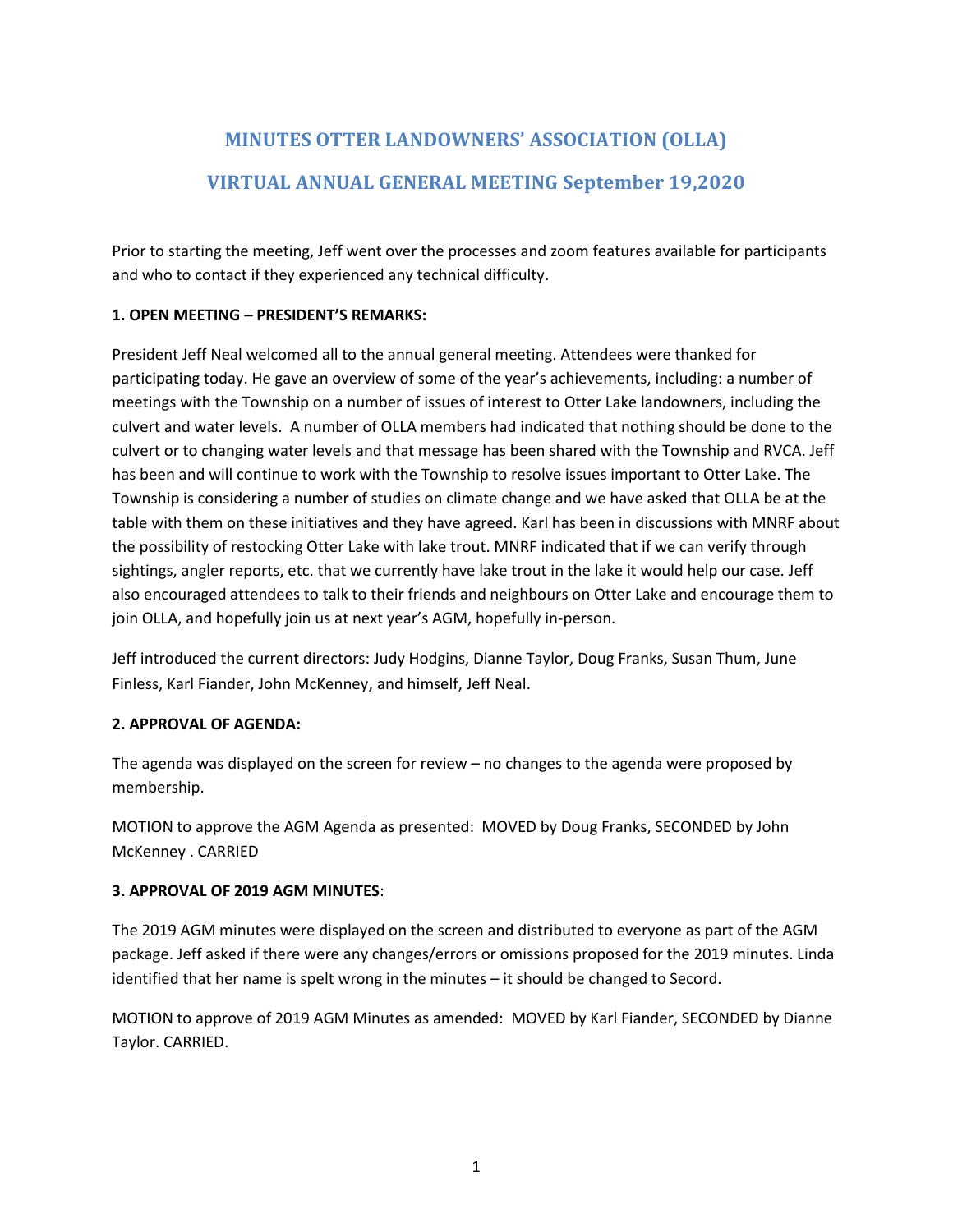## **4. TREASURER'S REPORT**:

The OLLA Financial Report was displayed on the screen and Karl highlighted that the data shown in black are this year's figures and the data in blue are last year's figures, for comparison. Membership is down for this year, Advertising is static, Donations are down although it was noted that the donation amount for 2018 includes a one-time donation from FOCA. Total revenue is down for this year, but that is offset by the grant from the Township of \$1,562.00. Total Revenue for this year is \$4,192.00. Karl reviewed the expenditures for 2019 highlighting that there was a significant Lake Plan expenditure of \$1,635.78 that wouldn't be as significant in 2020 and an RVCA Frogbit expenditure from 2018 that was not included in the 2018 Financial report because the invoice was received and paid in 2019. Remaining expenses of FOCA Membership, insurance and Newsletter are fairly consistent year over year. Total expenses for 2019 is \$6,049.63. Investments total \$6,192.11. Total OLLA assets as of Dec 31, 2019 are \$7,671.65.

Karl asked the membership if they had any questions. None were put forward.

MOTION to approve the Treasurer's Report for Year-end 2019 as presented: MOVED by Susan Thum, SECONDED by Judy Hodgins. CARRIED.

A copy of the year end Treasurer's Report is included in the official package of these minutes.

**5. MEMBERSHIP REPORT:** John reported that in 2019 we had 64 members. We have increased membership this year to 74. John also recommended that any members who want to view or change the information we have on file for them to please contact him. His contact information is provided on the OLLA website.

John asked the membership if they had any questions. None were put forward.

# **6. ELECTION OF DIRECTORS**:

Currently, we have two vacant director positions and Karl's current 3-year term as a director is up. Karl Fiander agreed to stand for re-election and we have two OLLA members (Eric Hempell and Deb McVean) who have put their name forward to stand for election to the board. Deb McVean and Eric Hempell introduced themselves to the membership.

Jeff also pointed out that at the beginning of the year there were 10 of us, but when we reviewed the constitution, we realized that we had two directors that had spouses who were also on the board and that it contravened the bylaws. As a result, Shelley Dunlop and Tom Gifford resigned from the board. He thanked them and all the current directors for all their hard work on the board.

Jeff stated that as there were no other nominations received for the three available board positions, and there are currently 3 members nominated, there is no need for an election, Deb, Eric are elected and Karl is re-elected by acclamation. Jeff and members welcomed the new directors, Eric and Deb to the board.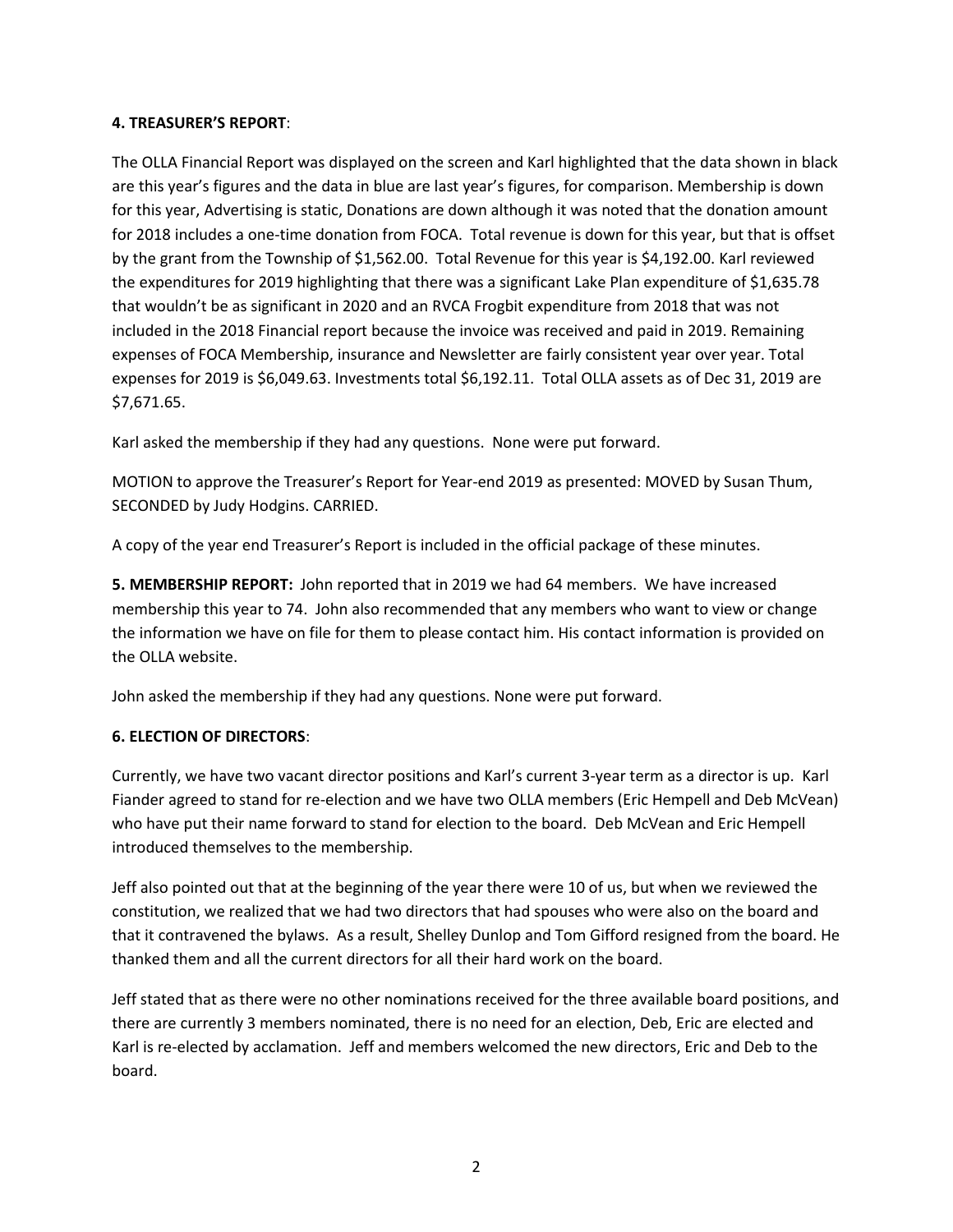#### **7. New Business**:

**7.1 Revised By-Laws –** The Revised By-Laws were displayed on the screen and distributed to everyone as part of the AGM package.

The review of the constitution that began last year with two spouses being on the board, triggered the creation of a more comprehensive by-laws document. Judy noted that it is not just a few amendments. It is a completed new revised document. Judy presented the highlights of the new by-laws. John provided further information regarding the changes to the membership term for calendar year. Membership term will now be from current AGM to just before the start of the next AGM. So, membership dues for next AGM must be paid before the start of the next AGM.

Judy asked if anyone had any questions pertaining to the new by-laws. John Graham questioned item 5.6.1 which refers to the Ontario Not-for-Profit Corporations Act, as it has not yet received Royal Assent. John suggested that the text is modified to include both the current Act (Ontario Corporations Act), and the Ontario Not-for-Profit Corporation Act, once proclaimed. Judy made the recommended change.

MOTION to approve that the proposed revised OLLA By-Law #1 – Constitution as amended to replace the previous Constitution and to take effect immediately following the adjournment of this AGM. MOVED by Doug Franks and SECONDED by June Finless. CARRIED.

## **8. DATE of NEXT AGM**: July 24, 2021

## **9. MOTION TO ADJOURN AGM BUSINESS MEETING:**

MOTION to adjourn. MOVED by Dianne Taylor and SECONDED by Susan Thum. CARRIED.

## **ADDITIONAL PRESENTATIONS**

## **LAKE STEWARD'S REPORT**

Lake Steward's Report was provided as part of the Agenda Package.

Doug Franks referred to the Lake Steward's Report that was included in the package. He shared additional information, including: we had excellent results in 2019 for water quality which will certainly help with the lake trout restocking initiative. Also, there were a couple of concerns at two water testing sites with higher e-coli results than previously. The e-coli results were not significantly higher and still safe for swimming, but we planned to retest at those sites to verify the results. Due to COVID-19 restrictions, our testing was limited but we were able to do some retests and both of those sites have returned to just above zero for e-coli. For water quality, we are still in very good shape and our lake has one of the best water quality in the eastern section of the Rideau Lakes watershed. Doug also thanked Laura Cashan. On behalf of the board for all the work she did keeping track of our loons on Otter Lake.